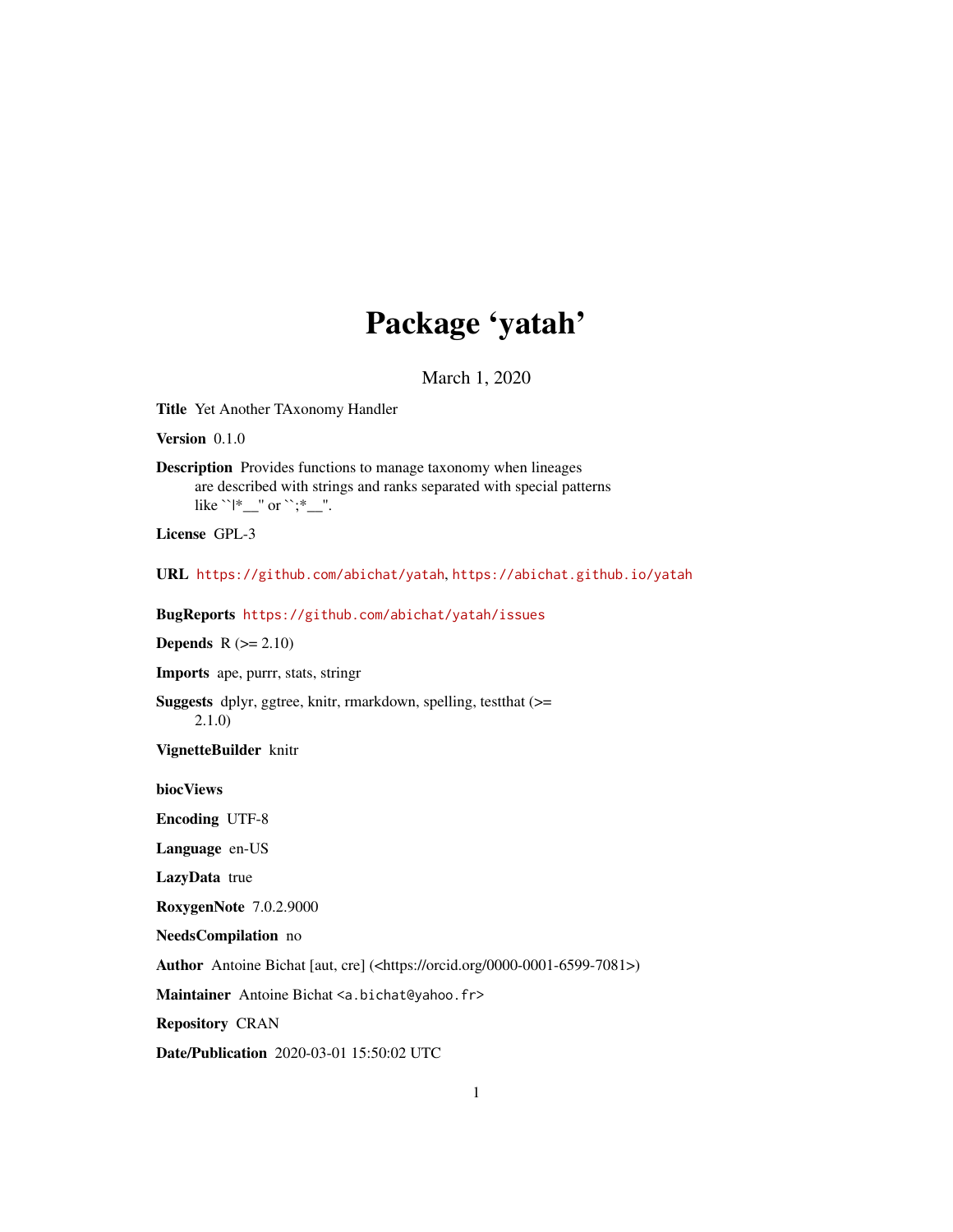## <span id="page-1-0"></span>R topics documented:

|       |  | error lineage $\ldots \ldots \ldots \ldots \ldots \ldots \ldots \ldots \ldots \ldots \ldots \ldots \ldots$ |    |
|-------|--|------------------------------------------------------------------------------------------------------------|----|
|       |  |                                                                                                            |    |
|       |  |                                                                                                            |    |
|       |  |                                                                                                            |    |
|       |  |                                                                                                            |    |
|       |  |                                                                                                            |    |
|       |  |                                                                                                            |    |
|       |  |                                                                                                            |    |
| Index |  |                                                                                                            | 10 |

.allchr *Characters allowed in lineages*

#### Description

Characters allowed in lineages

#### Usage

.allchr

### Format

An object of class character of length 1.

.ranks *Ranks*

#### Description

Named vector of ranks

#### Usage

.ranks

#### Format

An object of class character of length 8.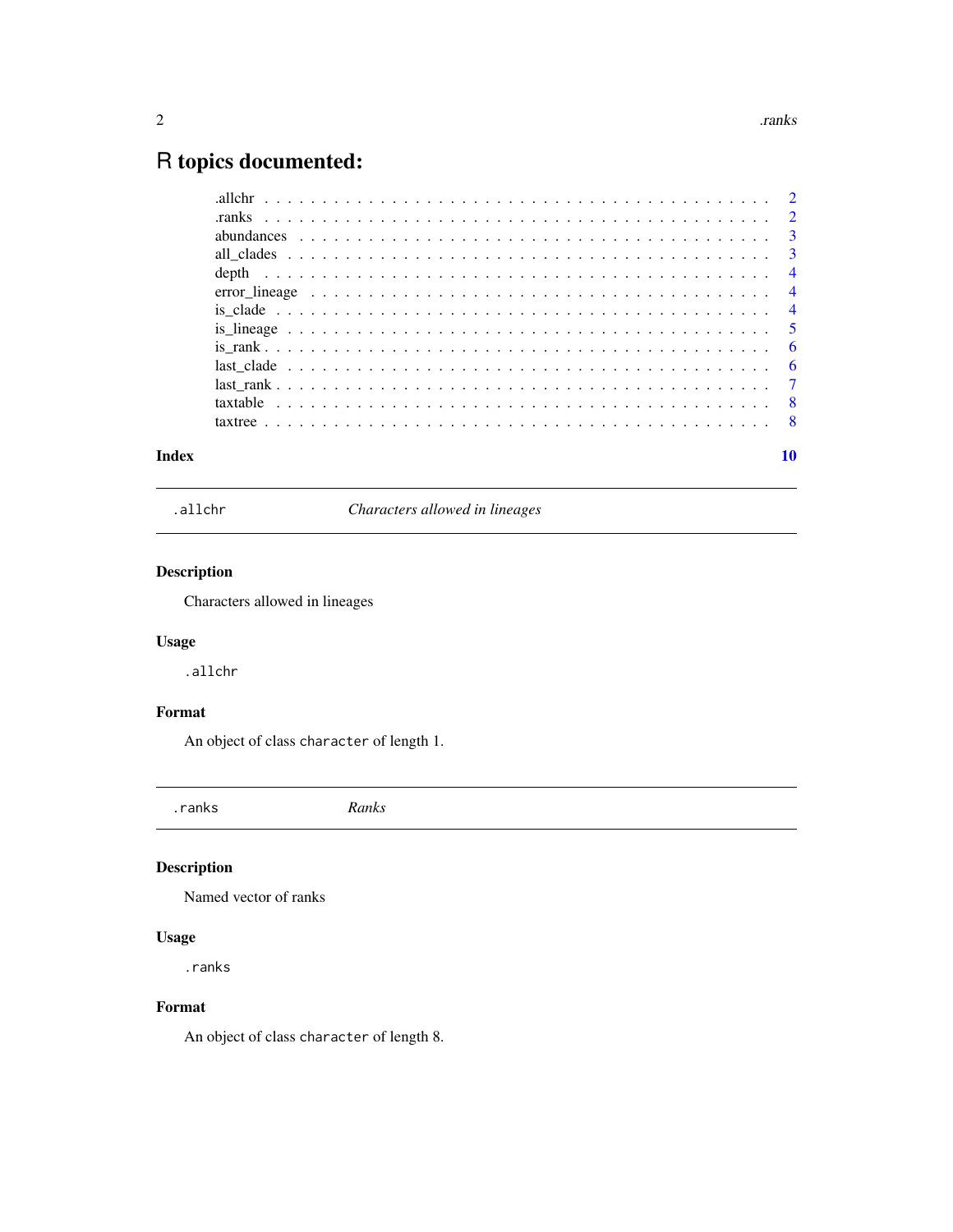<span id="page-2-0"></span>

A dataset containing the abundances of 1585 lineages among 199 patients.

#### Usage

abundances

#### Format

A data.frame with 1585 rows and 200 variables:

lineages lineage (string)

XXX abundance of each lineage in the sample XXX (double)

#### Source

[Zeller et al., 2014,](https://doi.org/10.15252/msb.20145645) [Pasolli et al., 2017](https://doi.org/10.1038/nmeth.4468)

all\_clades *Extract all clades present in the lineages*

#### Description

Extract all clades present in the lineages

#### Usage

all\_clades(lineage, simplify = TRUE)

#### Arguments

| lineage  | string. Vector of lineages.                             |
|----------|---------------------------------------------------------|
| simplify | logical. Should the output be a vector or a data frame? |

#### Value

The clades present in the lineage. Vector of ordered strings or data.frame.

#### Examples

```
lineage1 <- "k__Bacteria|p__Verrucomicrobia|c__Verrucomicrobiae"
lineage2 <- "k__Bacteria|p__Firmicutes|c__Clostridia"
all_clades(c(lineage1, lineage2))
all_clades(c(lineage1, lineage2), simplify = FALSE)
```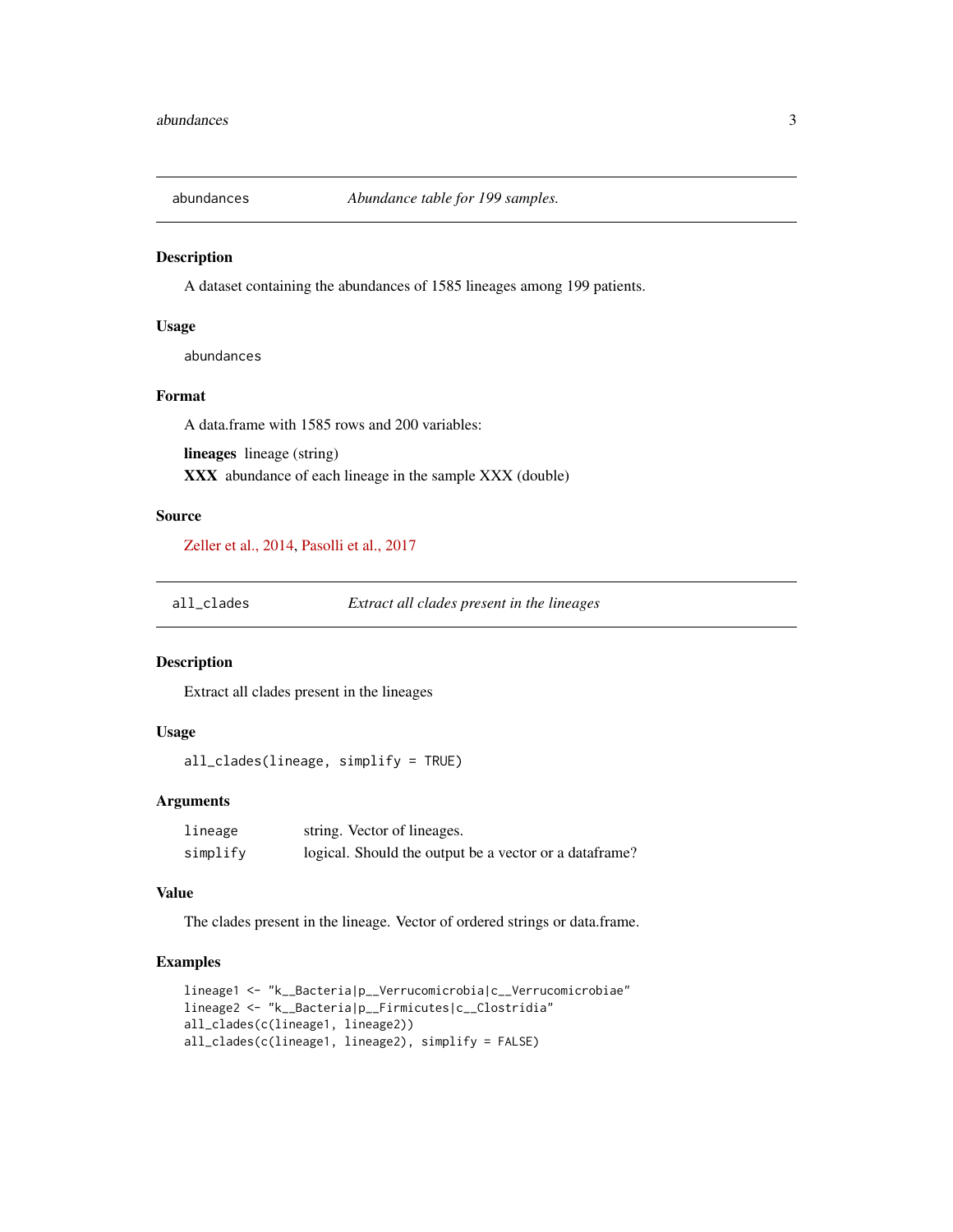<span id="page-3-0"></span>

Throw an error if depth is not the same across lineages.

#### Usage

depth(lineage)

#### Arguments

lineage string. Vector of lineages.

error\_lineage *Throw error if the string is not a lineage*

#### Description

Throw error if the string is not a lineage

#### Usage

```
error_lineage(string)
```
#### Arguments

string string to be tested as lineage.

is\_clade *Test if a lineage belongs to a clade*

#### Description

Test if a lineage belongs to a clade

#### Usage

```
is_clade(
  lineage,
 clade,
 rank = c(".", "kingdom", "phylum", "class", "order", "family", "genus", "species",
    "strain")
\mathcal{E}
```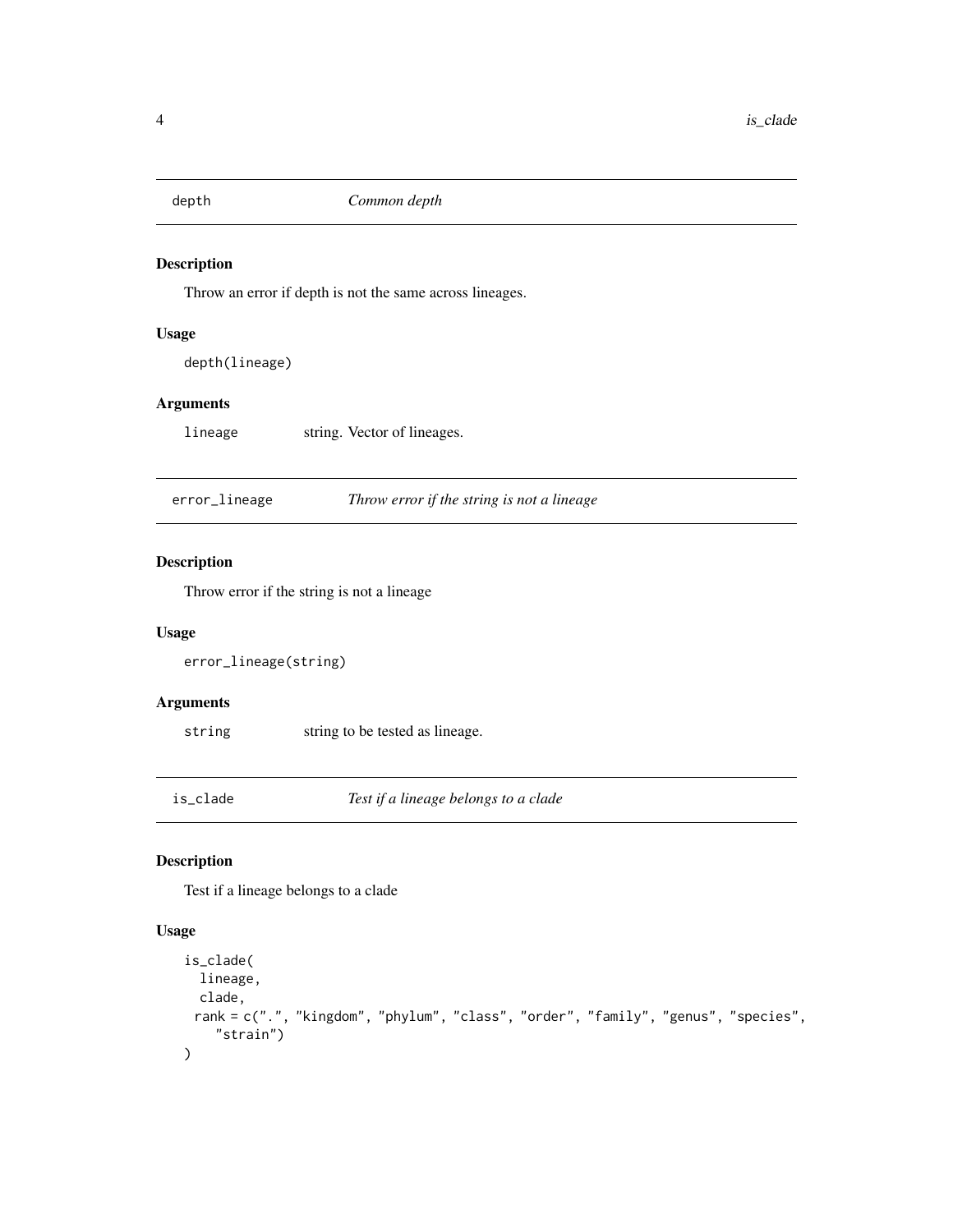#### <span id="page-4-0"></span>is\_lineage 55

#### Arguments

| lineage | string. Vector of lineages.                                                                                        |
|---------|--------------------------------------------------------------------------------------------------------------------|
| clade   | string.                                                                                                            |
| rank    | string. One of c("kingdom","phylum","class","order","family","genus","species","strain")<br>with partial matching. |

#### Details

If rank is set to ., clade is looked for among all ranks.

#### Value

logical.

#### Examples

```
lineage1 <- "k__Bacteria|p__Verrucomicrobia|c__Verrucomicrobiae"
lineage2 <- "k__Bacteria|p__Firmicutes|c__Clostridia"
is_clade(c(lineage1, lineage2), clade = "Verrucomicrobia", rank = "phylum")
is_clade(c(lineage1, lineage2), clade = "Clostridia")
```
is\_lineage *Test if a string is a lineage*

#### Description

Test if a string is a lineage

#### Usage

is\_lineage(string)

#### Arguments

string string to be tested as lineage.

#### Value

A logical.

#### Examples

is\_lineage("k\_\_Bacteria|p\_\_Firmicutes|c\_\_Clostridia|o\_\_Clostridiales")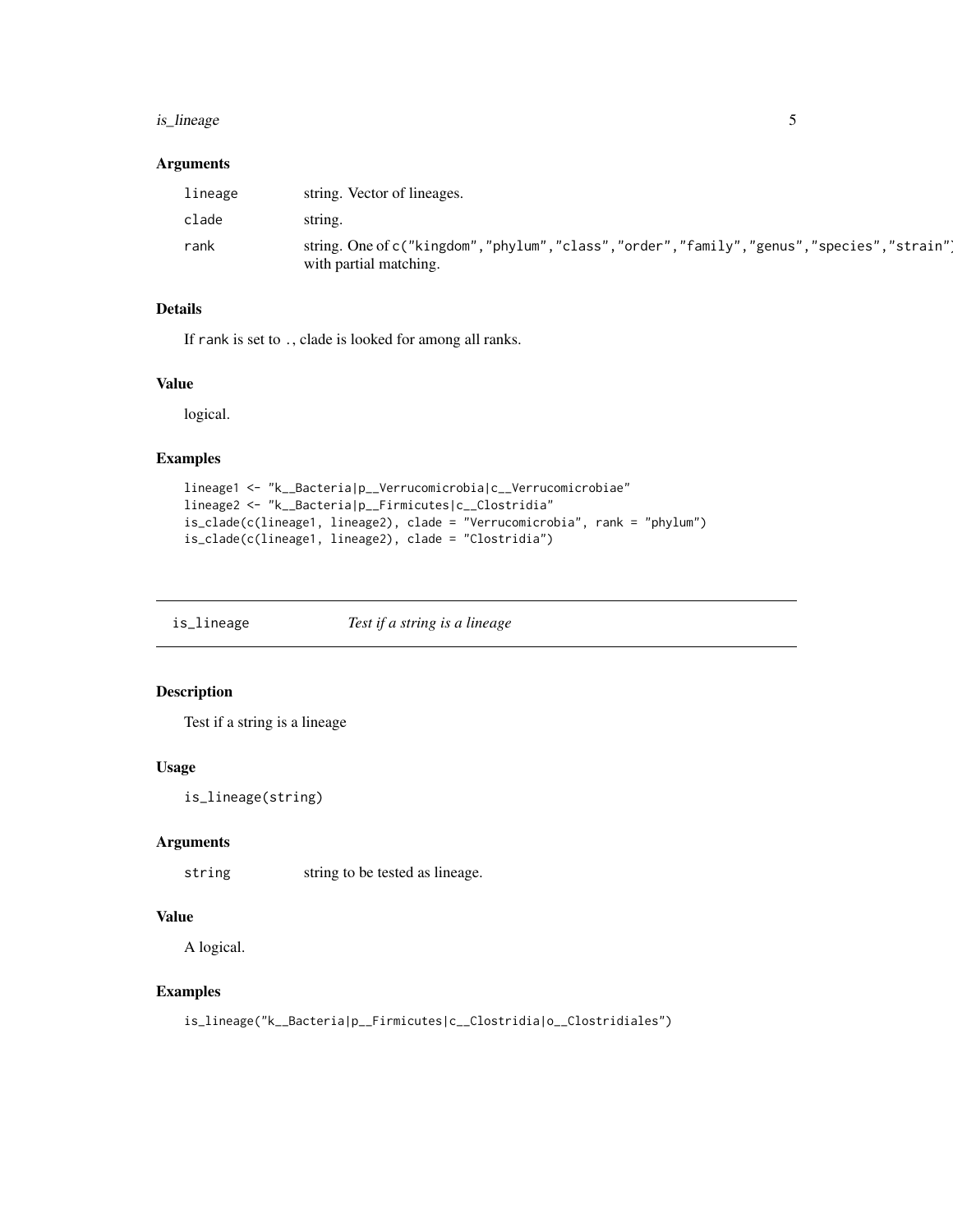<span id="page-5-0"></span>

Test if a lineage goes down to a specified rank

#### Usage

```
is_rank(
  lineage,
  rank = c("kingdom", "phylum", "class", "order", "family", "genus", "species",
    "strain")
\mathcal{L}
```
#### Arguments

| lineage | string. Vector of lineages.                                                                                       |
|---------|-------------------------------------------------------------------------------------------------------------------|
| rank    | string. One of c("kingdom","phylum","class","order","family","genus","species","strain"<br>with partial matching. |

#### Value

logical.

#### Examples

```
lineage1 <- "k__Bacteria|p__Verrucomicrobia|c__Verrucomicrobiae"
lineage2 <- "k__Bacteria|p__Firmicutes|c__Clostridia"
is_rank(c(lineage1, lineage2), "class")
is_rank(c(lineage1, lineage2), "order")
```
last\_clade *Extract the last clade of a lineage*

#### Description

Extract the last clade of a lineage

#### Usage

last\_clade(lineage, same = TRUE)

#### Arguments

| lineage | string. Vector of lineages.                                     |
|---------|-----------------------------------------------------------------|
| same    | logical. Does the lineage have the same depth? Default to TRUE. |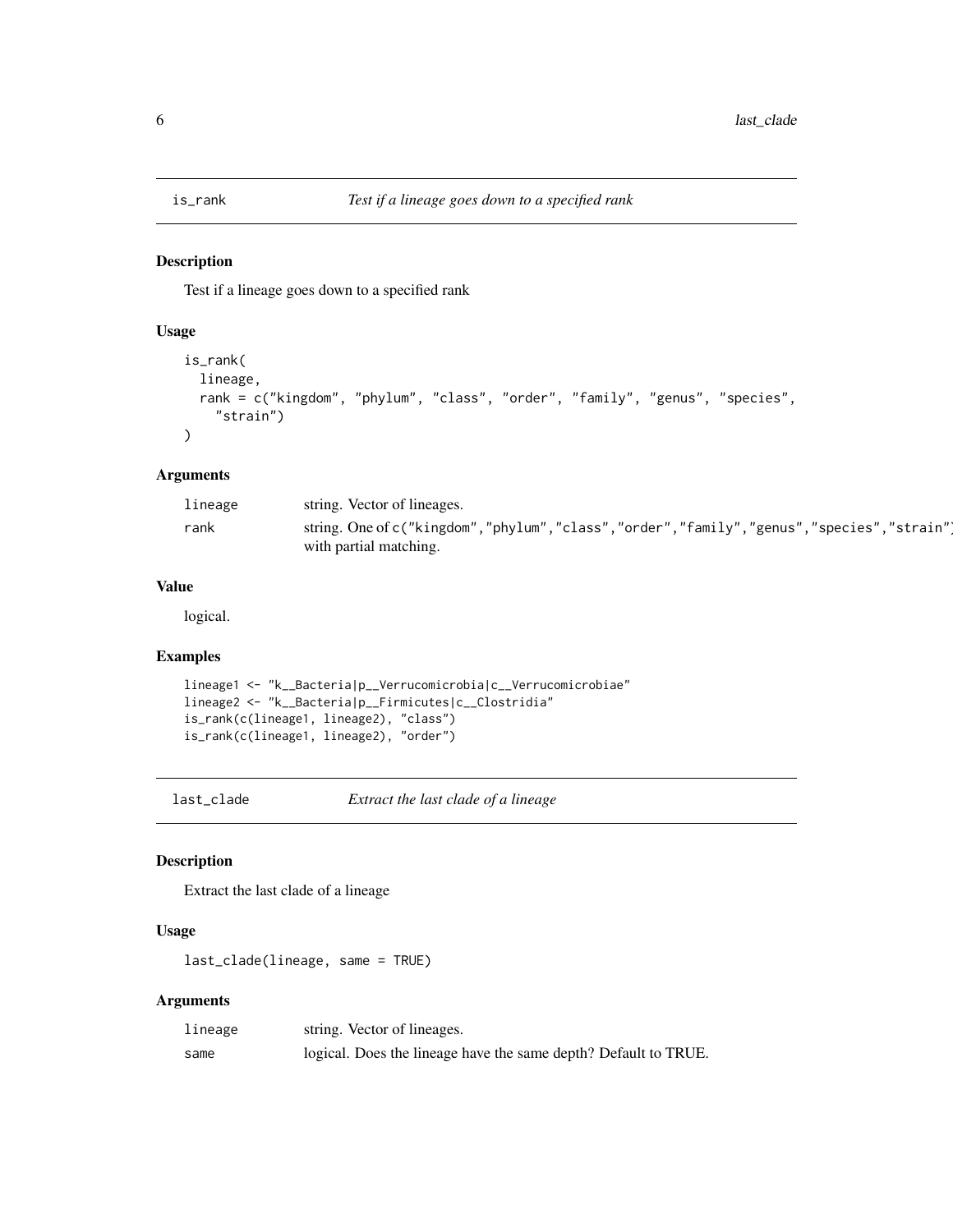#### <span id="page-6-0"></span>last\_rank 7

#### Value

A string. The last clades of the given lineages.

#### Examples

```
lineage1 <- "k__Bacteria|p__Verrucomicrobia|c__Verrucomicrobiae"
lineage2 <- "k__Bacteria|p__Firmicutes|c__Clostridia"
last_clade(c(lineage1, lineage2))
```
#### last\_rank *Extract the last rank of a lineage*

#### Description

Extract the last rank of a lineage

#### Usage

last\_rank(lineage, same = TRUE)

#### Arguments

| lineage | string. Vector of lineages.                                     |
|---------|-----------------------------------------------------------------|
| same    | logical. Does the lineage have the same depth? Default to TRUE. |

#### Value

A string. The last rank of the given lineages.

#### Examples

```
lineage1 <- "k__Bacteria|p__Verrucomicrobia|c__Verrucomicrobiae"
lineage2 <- "k__Bacteria|p__Firmicutes|c__Clostridia"
last_rank(c(lineage1, lineage2))
```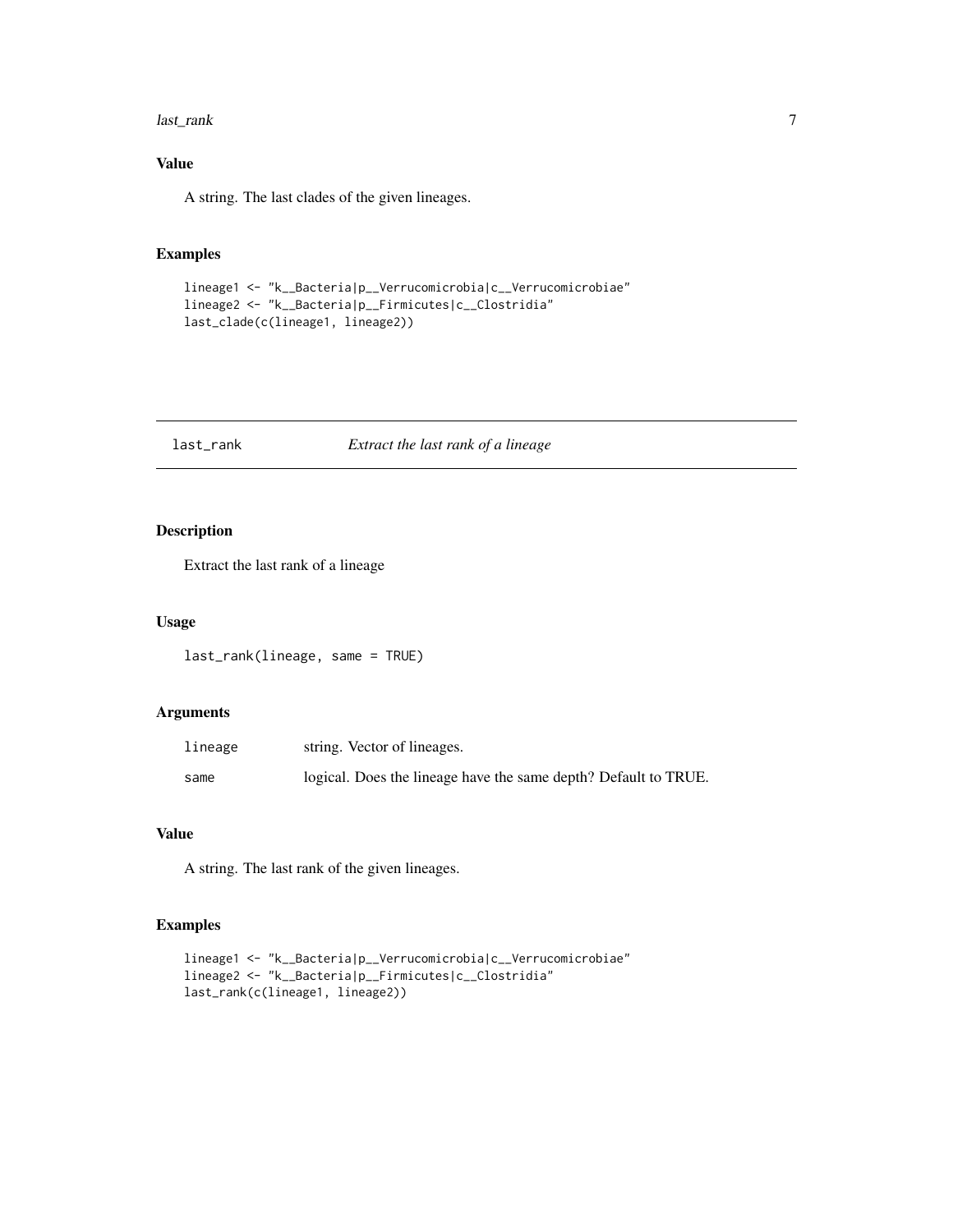<span id="page-7-0"></span>

Compute taxonomic table from lineages.

#### Usage

taxtable(lineage)

#### Arguments

lineage string. Vector of lineages.

#### Details

Duplicated lineages are removed.

#### Value

A data.frame with columns corresponding to different ranks.

#### Examples

```
lineage1 <- "k__Bacteria|p__Verrucomicrobia|c__Verrucomicrobiae"
lineage2 <- "k__Bacteria|p__Firmicutes|c__Clostridia"
lineage3 <- "k__Bacteria|p__Firmicutes|c__Bacilli"
taxtable(c(lineage1, lineage2, lineage3))
```
taxtree *Taxonomic tree*

#### Description

Compute taxonomic tree from taxonomic table.

#### Usage

```
taxtree(table, collapse = TRUE, lineage_length = 1, root = "")
```
#### Arguments

| table    | dataframe.                                                                       |
|----------|----------------------------------------------------------------------------------|
| collapse | logical. Should node with one child be vanished? Default to TRUE.                |
|          | lineage_length double. Lineage length from the root to the leaves. Default to 1. |
| root     | character. Name of the root if there is no natural root.                         |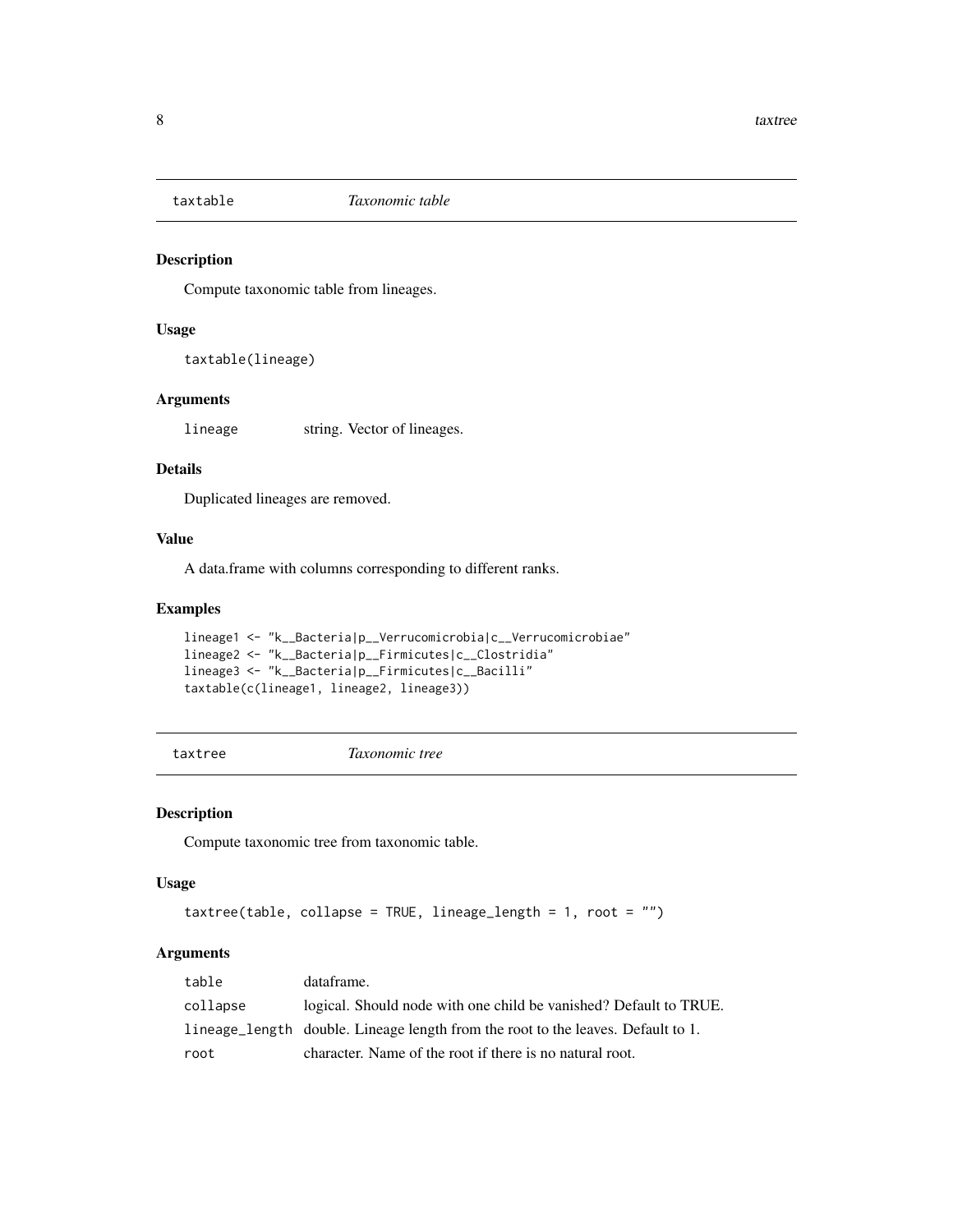#### taxtree 9

#### Value

A phylo object.

#### Examples

```
lineage1 <- "k__Bacteria|p__Verrucomicrobia|c__Verrucomicrobiae"
lineage2 <- "k__Bacteria|p__Firmicutes|c__Clostridia"
lineage3 <- "k__Bacteria|p__Firmicutes|c__Bacilli"
table <- taxtable(c(lineage1, lineage2, lineage3))
taxtree(table)
```